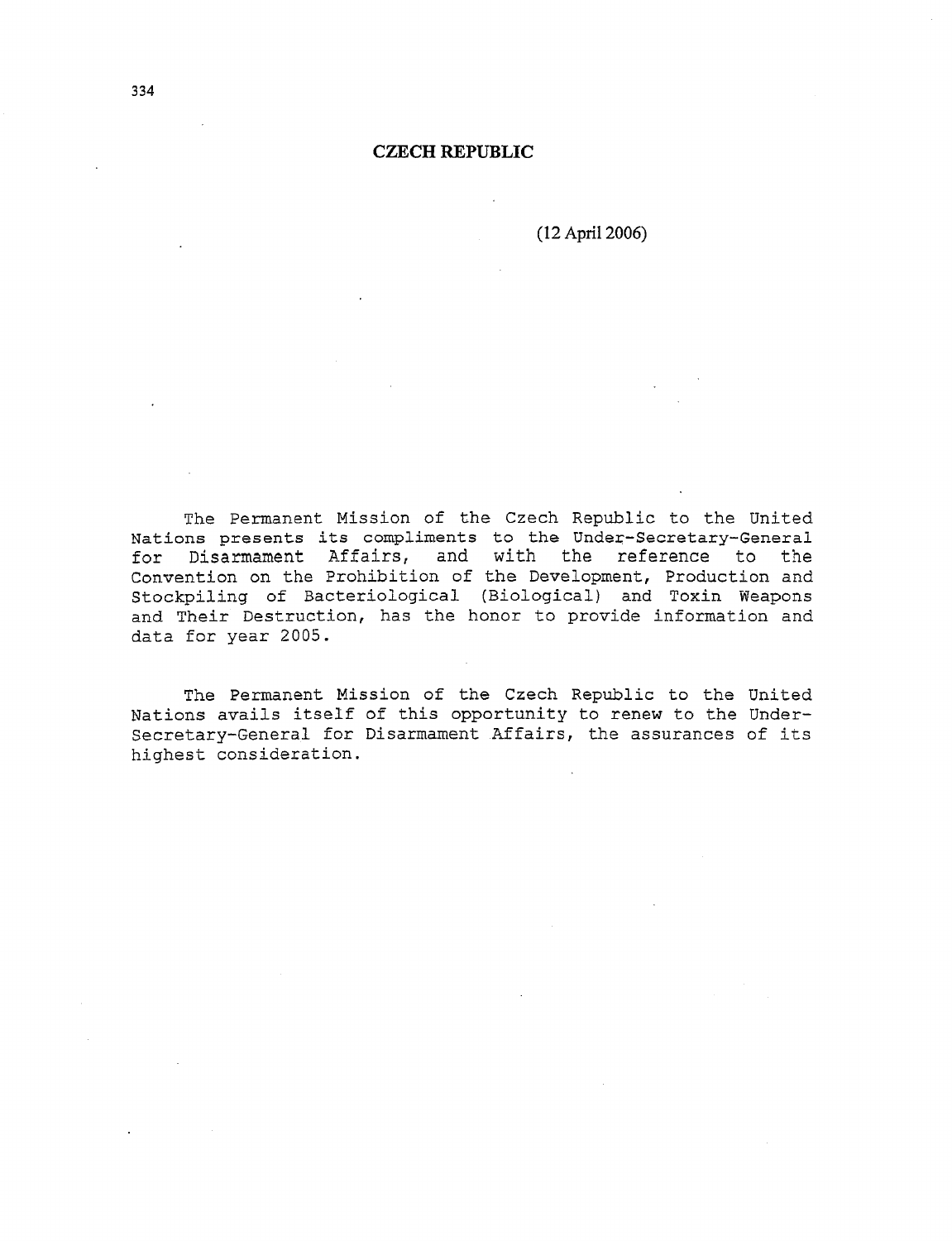Czech Republic **<sup>335</sup>**

 $\mathcal{L}^{\frac{1}{2}}$ 

**Declaration form on Nothing to Declare or Nothing New to Declare for use** in the **information exchange** 



(Please mark the appropriate box(es) for each measure with a tick.)

| State Party to the Convention: Czech Republic |
|-----------------------------------------------|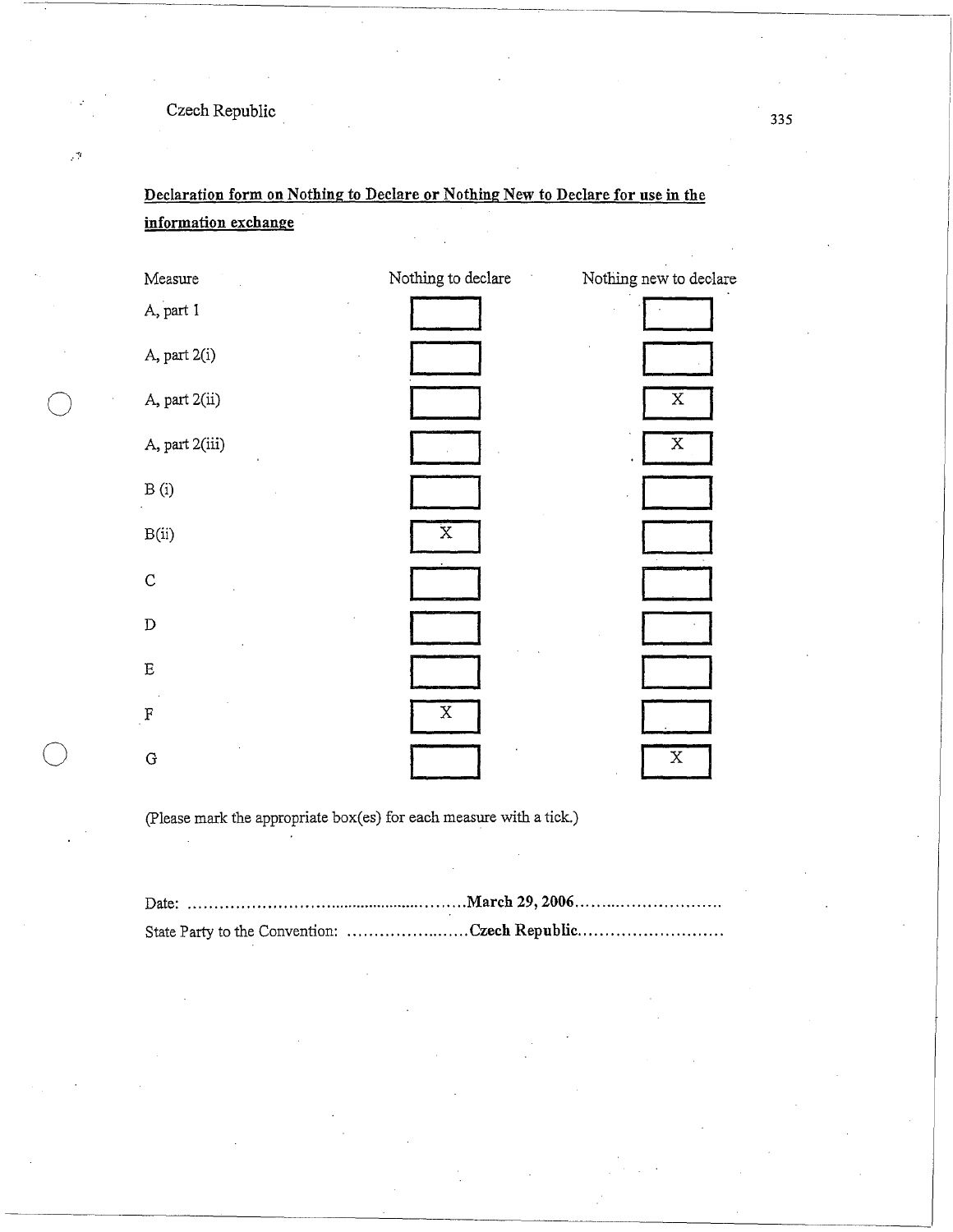Form A, part 1

### **Exchange of data on research centres and laboratories <sup>1</sup> >**

1. Name(s) of facility<sup>2)</sup>

**Collection of Animal Pathogenic Microorganisms Veterinary Research Institute** 

2. Responsible public or private organization or company

3. Location and postal address **Hudcova 70 62132 Brno** 

4. Source(s) of financing of the reported activity, including indication if the activity is wholly or partly financed by the Ministry of Defence

#### **Ministry of Agriculture**

5. Number of maximum containment units<sup>3)</sup> within the research centre and/or laboratory, with an indication of their respective size  $(m^2)$ 

0

6. If no maximum containment unit, indicate highest level of protection

**BL 3 (app. 100 m<sup>2</sup> )** 

7. Scope and general description of activities, including type(s) of micro-organisms and/or toxins as appropriate

**Research activities on aetiology, pathogenesis, diagnosis and epizootology of veterinary infectious diseases. Cultivation of zoopathogenic microbes and viruses used for veterinary research, detection of pathogenic diseases and their treatment.** 

J) The containment units which are fixed patient treatment modules, integrated with laboratories, should be identified separately.

2) For facilities with maximum containment units participating in the national biological defence research and development programme, please fill in name of facility and mark .,Declared in accordance with Form A, part 2 (iii)".

3) In accordance with the 1983 WHO Laboratory Biosafety Manual or equivalent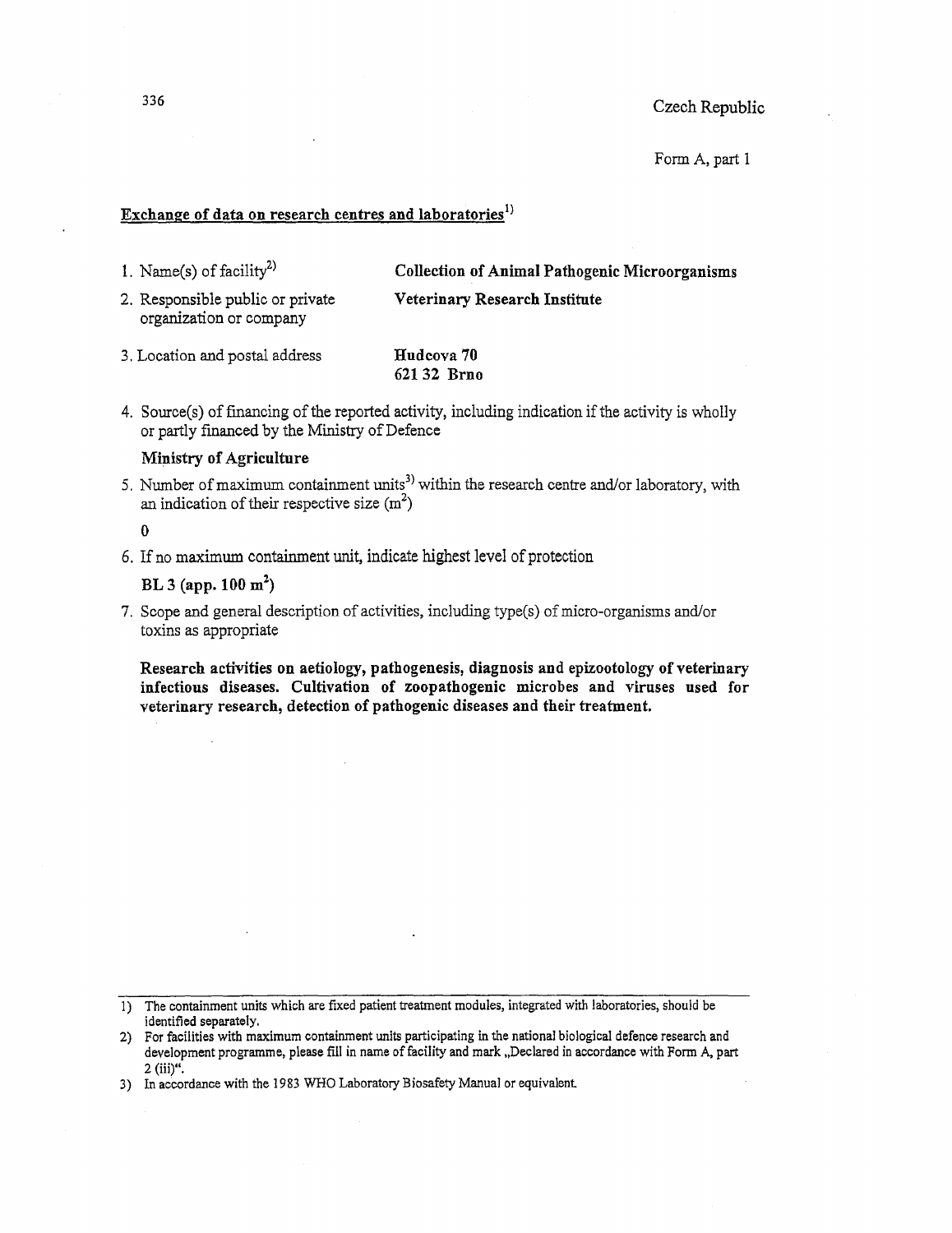$\bigcirc$ 

 $\bigcirc$ 

Form A, part 2 (i)

## **National biological defence research and development programme**

Declaration

Is there a national programme to conduct biological defense research and development within the territory of the State Party, under its jurisdiction or control anywhere? Activities of such a programme would include prophylaxis, studies on pathogenicity and virulence, diagnostic techniques, aerobiology, detection, treatment, toxinology, physical protection, decontamination and other related research.

#### **No**

If the answer is Yes, complete Form A, part 2 (ii) which will provide a description of the programme.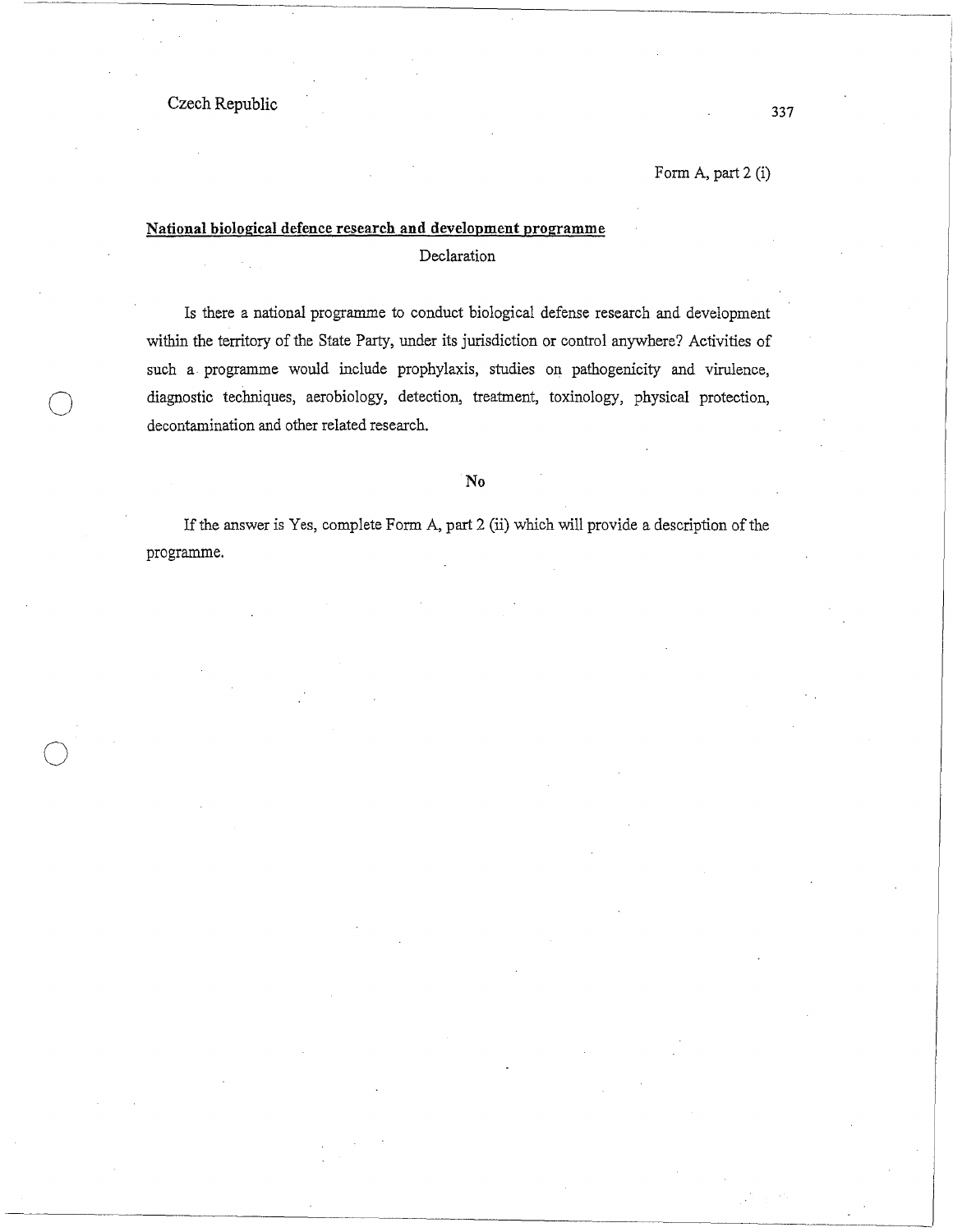Form A, part 1

### **Exchange of data on research centres and laboratories <sup>1</sup> )**

1. Name(s) of facility<sup>2)</sup>

**Institute of Infectious Diseases and Epizootology** 

2. Responsible public or private organization or company

**University of Veterinary and Pharmaceutical Sciences** 

- 3. Location and postal address **Palackeho** 1/3 **62142 Brno**
- 4. Source(s) of financing of the reported activity, including indication if the activity is wholly or partly financed by the Ministry of Defence

#### **Ministry of Education, Youth and Sports**

5. Number of maximum containment units<sup>3)</sup> within the research centre and/or laboratory, with an indication of their respective size  $(m^2)$ 

0

6. If no maximum containment unit, indicate highest jevel of protection

### **BL 3 (app. 40 m<sup>2</sup> )**

7. Scope and general description of activities, including type(s) of micro-organisms and/or toxins as appropriate

#### **Laboratory provides research and educational activities, diagnostic services using**  *Chlamydophila psitacii,* **Avian influenza viruses and Newcastle disease virus.**

<sup>4)</sup> The containment units which are fixed patient treatment modules, integrated with laboratories, should be identified separately.

<sup>5)</sup> For facilities with maximum containment units participating in the national biological defence research and development programme, please fill in name of facility and mark "Declared in accordance with Form A, part  $2$  (iii)".

<sup>6)</sup> In accordance with the 1983 WHO Laboratory Biosafety Manual or equivalent.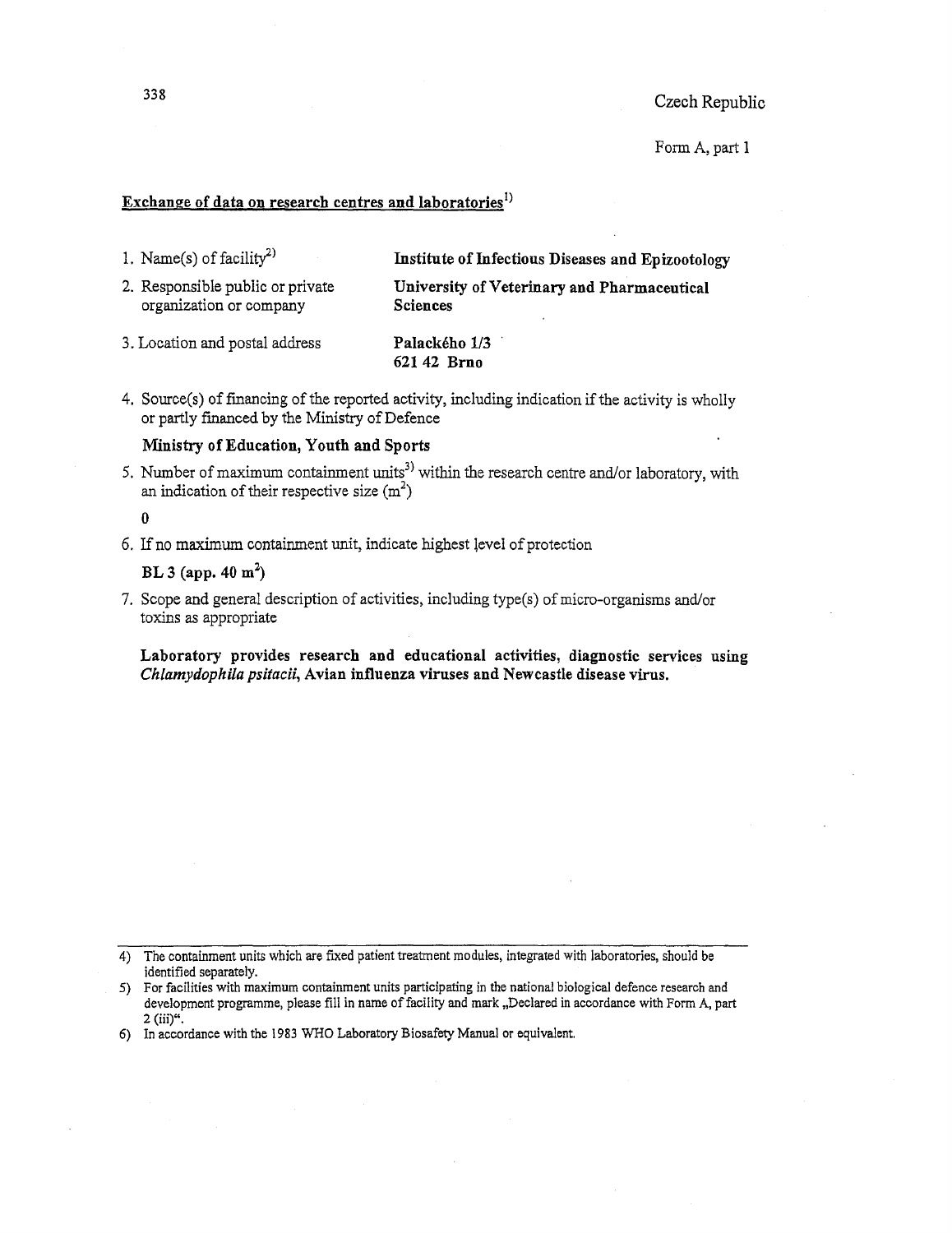. Czech Republic

 $\bigcirc$ 

 $\bigcirc$ 

Form A, part 2 (i)

# **National biological defence research and development programme**  Declaration

Is there a national programme to conduct biological defense research and development within the territory of the State Party, under its jurisdiction or control anywhere? Activities of such a programme would include prophylaxis, studies on pathogenicity and virulence, diagnostic techniques, aerobiology, detection, treatment, toxinology, physical protection, decontamination and other related research.

#### **No**

If the answer is Yes, complete Form A, part 2 (ii) which will provide a description of the programme.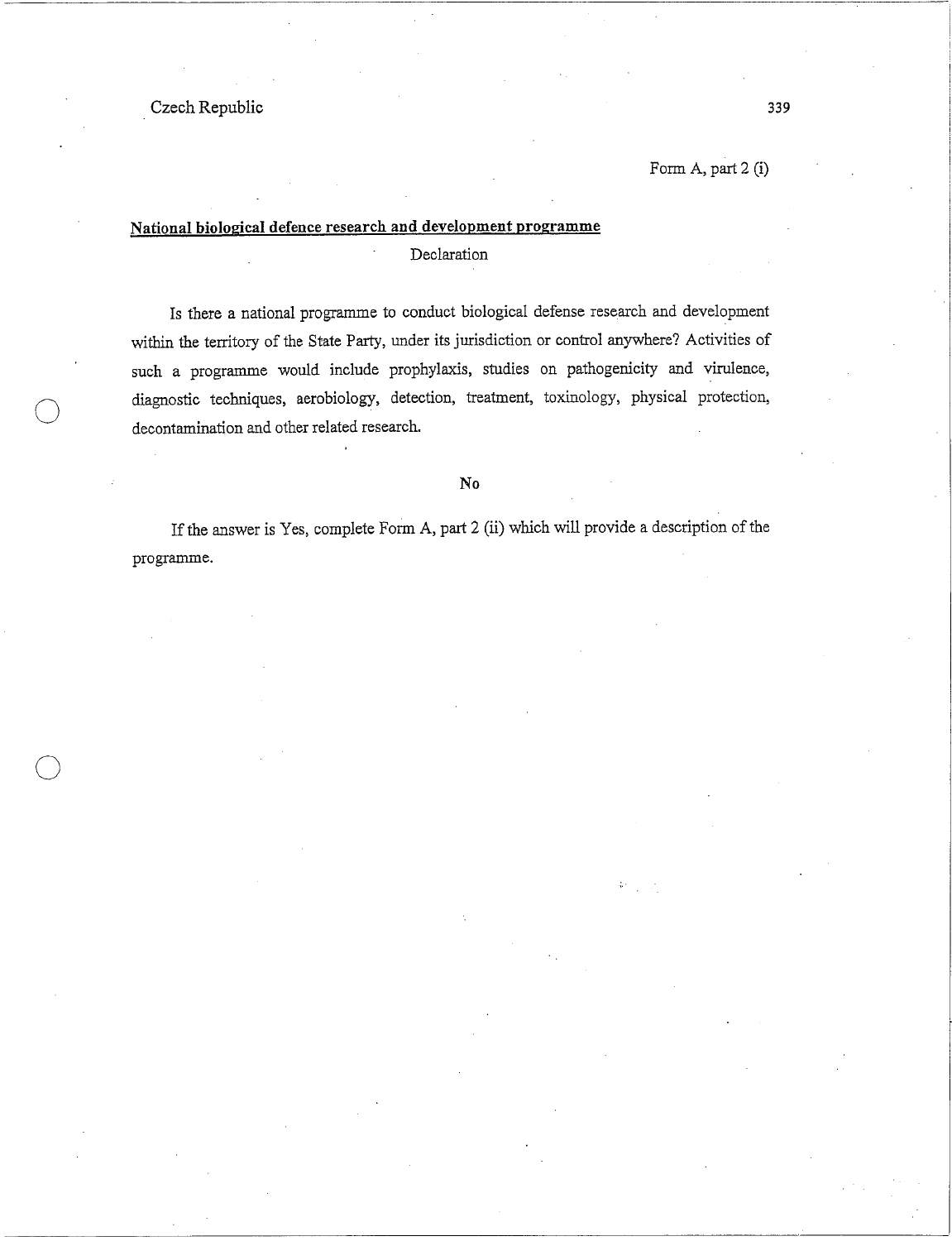$\label{eq:2.1} \begin{split} \frac{1}{\sqrt{2}}\frac{1}{\sqrt{2}}\frac{1}{\sqrt{2}}\frac{1}{\sqrt{2}}\frac{1}{\sqrt{2}}\frac{1}{\sqrt{2}}\frac{1}{\sqrt{2}}\frac{1}{\sqrt{2}}\frac{1}{\sqrt{2}}\frac{1}{\sqrt{2}}\frac{1}{\sqrt{2}}\frac{1}{\sqrt{2}}\frac{1}{\sqrt{2}}\frac{1}{\sqrt{2}}\frac{1}{\sqrt{2}}\frac{1}{\sqrt{2}}\frac{1}{\sqrt{2}}\frac{1}{\sqrt{2}}\frac{1}{\sqrt{2}}\frac{1}{\sqrt{2}}\frac{1}{\$ 

# **Background information on outbreaks of reportable infectious diseases**

|                   | Number of cases per year |                  |       |           |       |  |  |
|-------------------|--------------------------|------------------|-------|-----------|-------|--|--|
| Disease           | 2001                     | $\frac{1}{2002}$ | 2003  | 2004      | 2005  |  |  |
| Salmonelosis      | 2.629                    | 2.256            | 1.822 | 1.788     | 1.034 |  |  |
| Shigelosis        | 62                       | 91               | 152   | 61        | 78    |  |  |
| Viral Hepatitis A | 125                      | 30 <sub>2</sub>  | 26    | $\pmb{0}$ | 163   |  |  |
|                   |                          |                  |       |           |       |  |  |
|                   |                          |                  |       |           |       |  |  |
|                   |                          |                  |       |           |       |  |  |
|                   |                          |                  |       |           |       |  |  |
|                   |                          |                  |       |           |       |  |  |
|                   |                          |                  |       |           |       |  |  |
|                   |                          |                  |       |           |       |  |  |
|                   |                          |                  |       |           |       |  |  |
|                   |                          |                  |       |           |       |  |  |
|                   |                          |                  |       |           |       |  |  |
|                   |                          |                  |       |           |       |  |  |
|                   |                          |                  |       |           |       |  |  |
|                   |                          |                  |       |           |       |  |  |
|                   |                          |                  |       |           |       |  |  |
|                   |                          |                  |       |           |       |  |  |
|                   |                          |                  |       |           |       |  |  |
|                   |                          |                  |       |           |       |  |  |
|                   |                          |                  |       |           |       |  |  |

 $\hat{\mathbf{v}}$ 

 $\hat{\mathcal{A}}_{\text{max}}$ 

 $\overline{a}$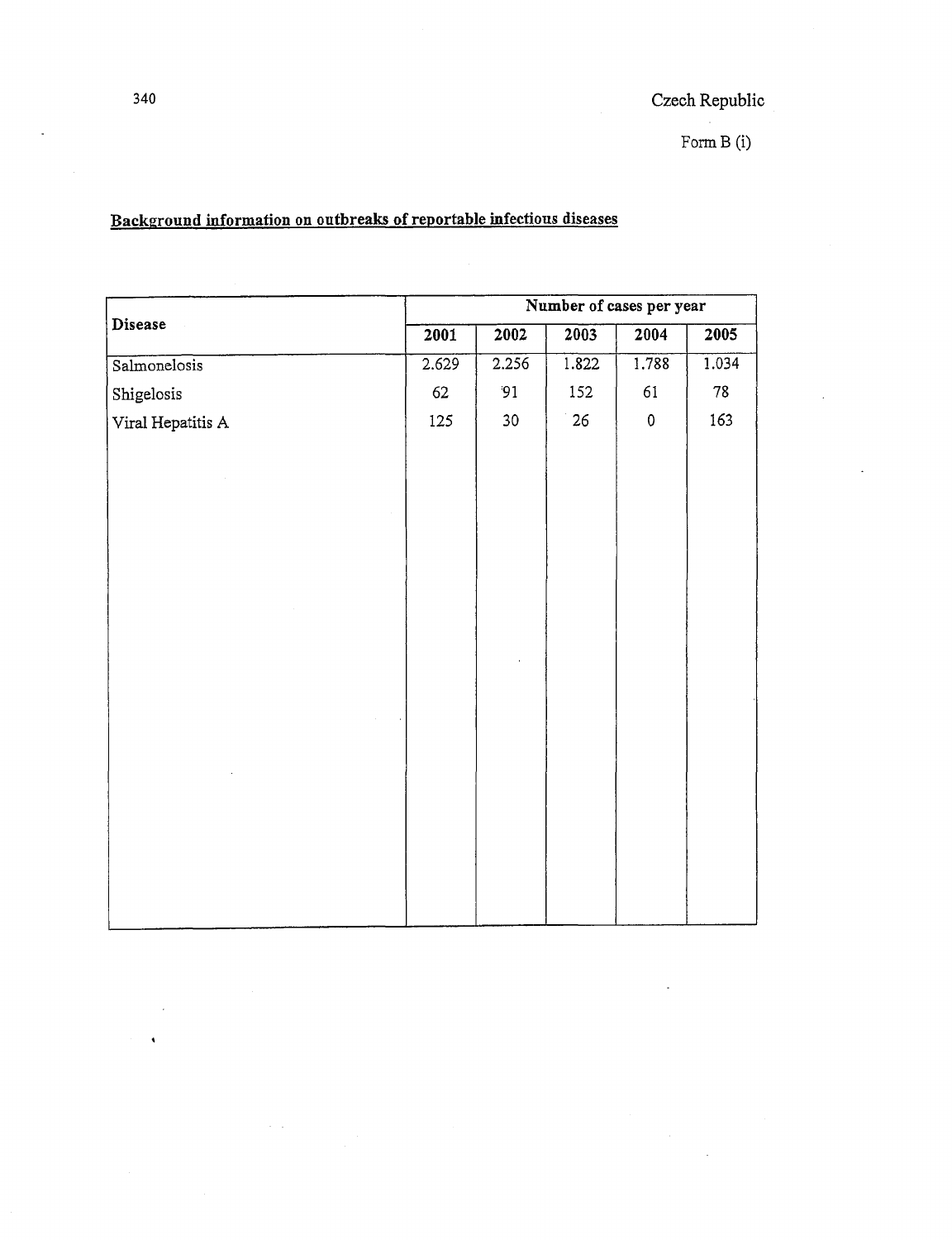#### Czech Republic

 $\bigcirc$ 

 $\bigcirc$ 

FormC

# **Encouragement of publication of results and promotion of use of knowledge** List of the most important publication whlch appeared during the year 2005:

Sykorova, S.; Matejova, E.; Berova, M.: Monitoring of *Fusarium* mycotoxins in samples of wheat, barley and rye (2000 - 2003). Mlynářská ročenka, Svaz průmyslových mlýnů, 2005.

Sýkorová, S.; Matějová, E.; Chrpová, J.; Šíp, V.; Hýsek, J.; Sychrová, E.: Research about deoxynivalenol contains and incidence of pathogens in cereals. Uroda c. 5/2005, Profi Press, Praha2005.

Sykorova, S.; Matejova, E.; Bradova, J.: Monitoring of *Fusarium* mycotoxins in cereals in the Czech Republic CR (2000 - 2004). Sbomik "Cudzorode latky", Bratislava 2005.

Machová, J.; Honíčková, J.; Sedlák, K.: Higly pathogenic avian influenza -- bird flu. Veterinářství č. 3/2005, Strategie, Praha 2005.

Pilousová, L.; Matiasovičová, J.; Šišák, F.; Havlíčková, H.; Rychlík, I.: Retron reverse transcriptase (rrtT) can be lost in multidrug resistant Salmonella enterica serovar Typhimurium DT 104 strains and influences virulence for mice. Veterinary microbiology Vol. 111, Iss.  $3 - 4$ , The Netherlands.

Smetana, J.; Smetana, R.; Vackova, M.; Pek, M.; Chlibek, R.: Prevention of the development and importation of infections in members of the Anny of the Czech Republic participating in foreign missions. Epidemiologie, mikrobiologie, imunologie - casopis Spolecnosti pro epidemiologii a mikrobiologii Ceske lekaiske spolecnosti J.E. Purkyne c. 8/2005.

Patočka, J.; Špliňo, M.; Merka, V.: Botulism and bioterrorism: How serious is this problem? Acta medica (Hradec Kralove )/Universitas Carolina, Facultas Medica Hradec Kralove c. 48/2005.

Matouch, O.; Vitasek, J.: Ellimination of Rabies in the Czech republic by Oral Vaccination of Foxes. Rabies Bull. Europe 29, No. 1, pp.  $10-15$ , 2005.

Matouch, O.; Vitasek, J.; Semerad, Z.; Malena, M.: Rabies Ellimination in the Czech Republic. Bulletin OIE, No. 3, pp 63-64, 2005.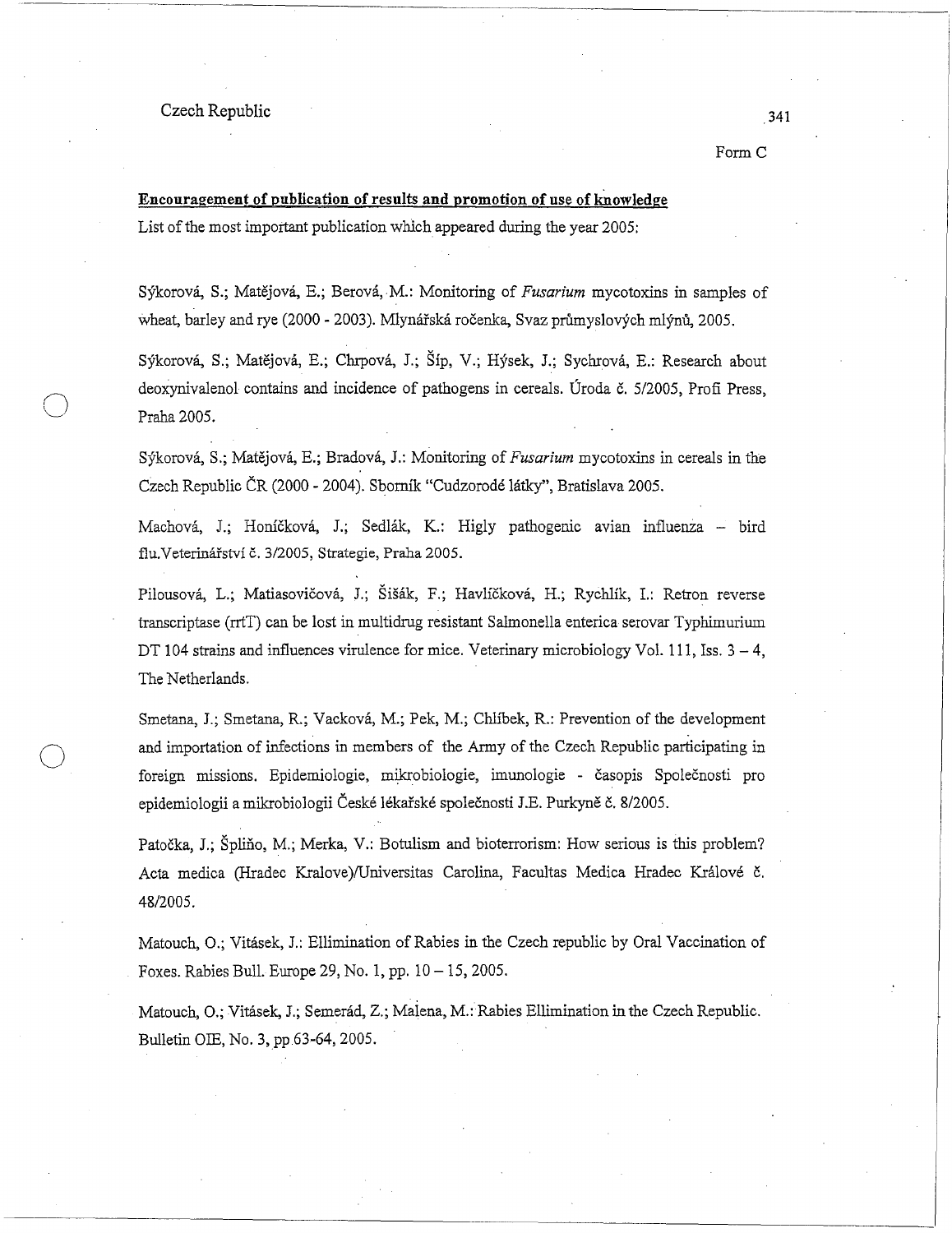Form D

### **Active promotion of contacts**

Planed international conferences, symposia. seminars and other similar forums for exchange

For each such event, the following information should be provided:

**a)** name of the conference, etc.

- arranging organization(s), etc.
- $-$  time
- $-$  place
- main subject(s) for the conference, etc.
- conditions for participation
- point of contact for further information, registration, etc.

b) name of the conference, etc.

- arranging organization(s), etc.
- $-$  time
- place
- main subject(s) for the conference, etc.
- conditions for participation .
- point of contact for further information, registration, etc.
- **c)** name of the conference, etc.
	- arranging organization(s), etc.
	- time
	- place
	- main subject(s) for the conference, etc.
	- point of contact for further information, registration, etc.

**Host-pathogen interaction 2006 IMP, Hradec Kralove May 2** - **5, 2006** 

**Hradec Kralove** 

**host response to the pathogenic microorganisms** 

**open registration, conference fee** 

**RNDr. Zuzana Krocova, Ph.D.**  krocova@pmfhk.cz

**X. Czech-Slovak Congress on Infectious Diseases** 

**Czech Medical Society of J.** E. **Purkyne, Slovak Infectology Society** 

**May 31- June 2, 2006** 

**Brno** 

**Zoonosis, persistent infections, tropical medicine** 

#### www.ta-service.cz

**XV. Conference of Young Microbiologists** - **Tomasek Days** 

**Masaryk University in Brno, Faculty of Medicine** 

**June 6** - 7, **2006** 

**Brno** 

**microbiology** 

#### tomdny@fnusa.cz